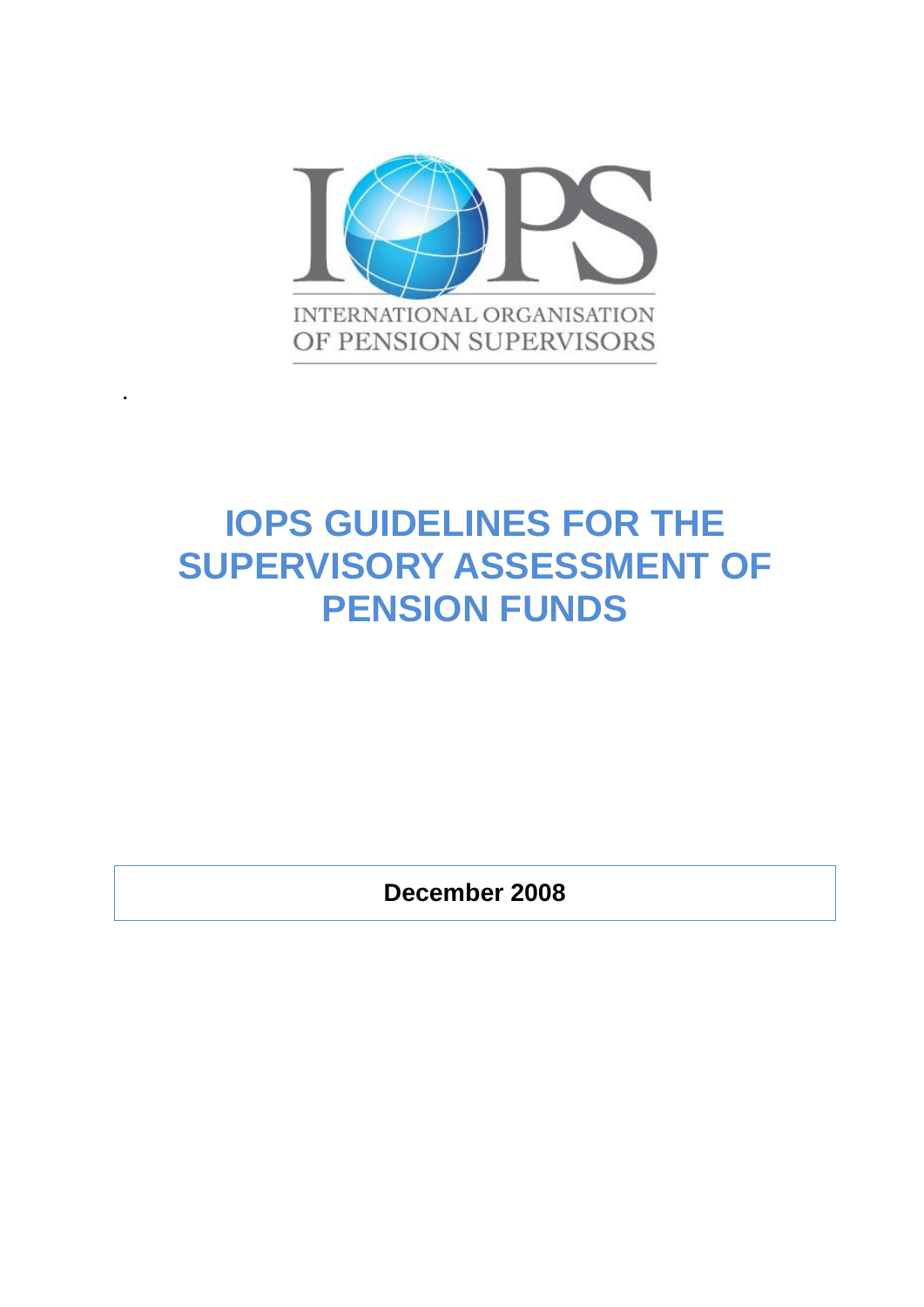# **IOPS Guidelines for the Supervisory Assessment of Pension Funds**

#### **Introduction**

1. The objectives of pension supervision include protecting the interests of pension fund members and beneficiaries, safeguarding the stability of the pension industry and contributing to the stability of the financial system as a whole. To achieve these objectives, supervisory authorities should establish supervision methods which include the ability to adequately assess pension funds, both via regular monitoring and analysis and via more in-depth investigations, which are often done on an 'onsite' basis.

2. Due to the crucial role of the private pension systems within the financial markets, and their increasing importance as a source of retirement income for individuals, the effective supervision of pension funds is becoming ever more important. Supervision is playing an increasing role due to the enhanced complexity of pension systems - which in turn puts increased pressure on supervisory costs and efficiency- and a trend towards a risk-based supervisory approach.

3. Regular assessment via monitoring and analysis is an important way to verify or capture reliable data and information in order to assess a pension fund's financial position and its ability to pay promised retirement income to current and future beneficiaries. Monitoring and analysis is also of great assistance in building a risk profile for pension funds, allowing supervisors to deal with pension funds' problems and to detect issues/ trends before they become entrenched, and may help to promote risk management within pension funds themselves. In addition, exposing funds to scrutiny via reporting requirements can have a deterrent effect in itself.

4. The in-depth evaluation of pension funds, whether by the supervisory authority or its formal representatives, is equally an important part of the supervisory process and is closely related to ongoing monitoring, providing information that supplements the analysis of the financial and statistical information provided to the supervisory authority by pension funds. Such in-depth investigations may take place 'on-site' – i.e. at the pension fund's own premises. On-site inspection allows supervisory authorities to form more qualitative judgements regarding the operations of the pension fund. For example, are systems which look adequate on paper working in practice? Does the management display capability? Is the organisation of the fund efficient (allowing for files and data to be accessed quickly etc.)?

5. Pension supervisory authorities need to have a comprehensive supervisory approach and should consider using the full range of supervisory tools in order to operate in as efficient and effective a way as possible. The balance between on-going assessment and in-depth investigations will depend on the nature of the pension system and the supervisory approach. For example, supervisors will naturally have to rely more heavily on off-site supervision where they are operating in a context of supervising many thousands of pension entities which it would not be feasible to visit on a regular basis. However, under these circumstances, supervisors should apply a risk-based approach when deciding which entities to visit, and the frequency of such on-site inspections. Meanwhile more frequent on-site inspection is possible where there are few funds to oversee, and may be necessary where the supervisory authority has direct oversight of commercial institutions and where the system involves mandatory savings. Fewer in-depth investigations of funds may be necessary where trustees, fiduciaries or other third-parties play an active 'supervisory' role, acting as whistle-blowers – though these parties are themselves the subject of supervisory oversight.

6. Rather than being a choice between discrete alternatives, a range of supervisory tools exist which include elements of regular monitoring and analysis and more in-depth investigation. For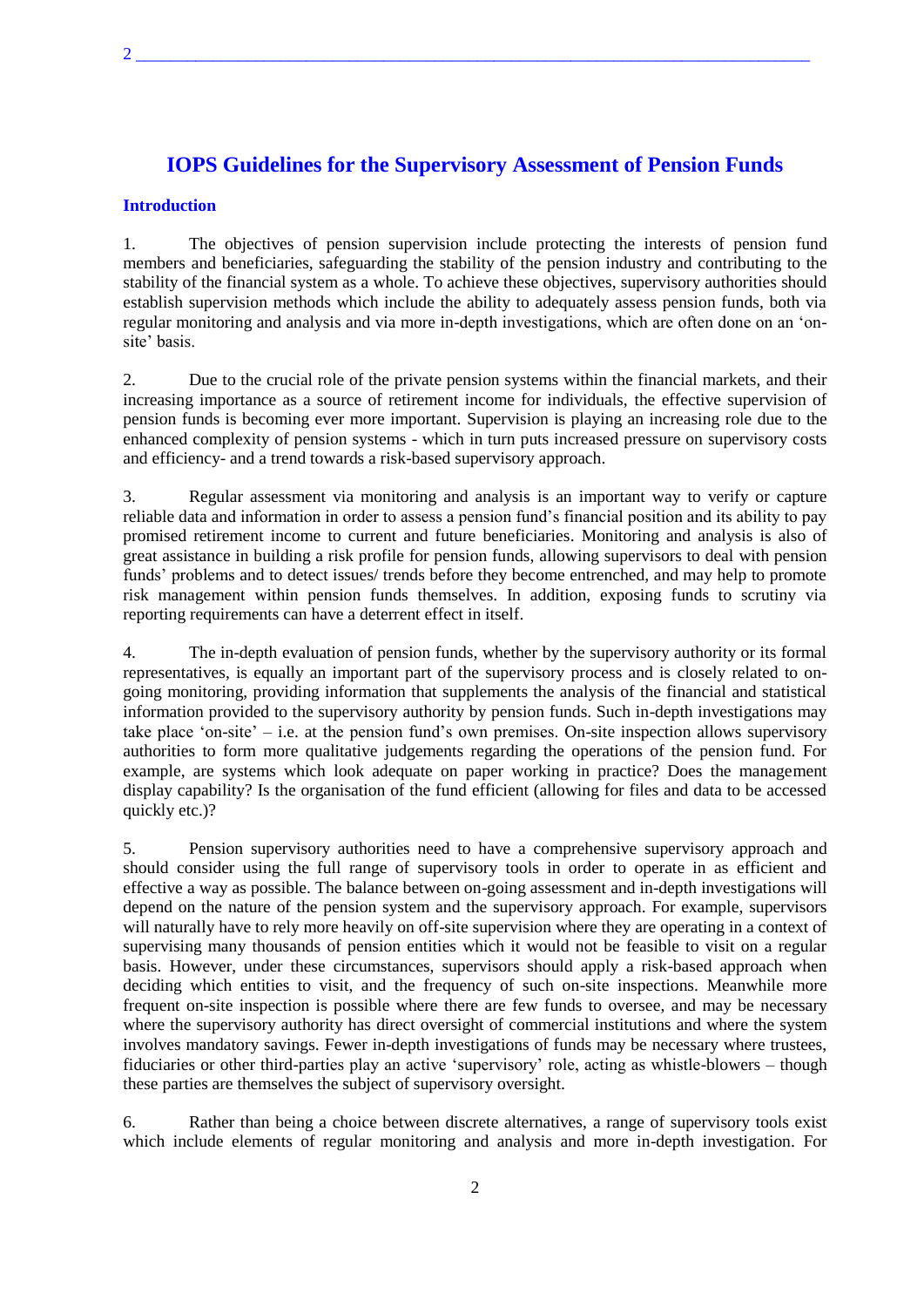example, regular discussions with pension fund management may form an important part of the supervisory process. What is important is that the supervisory authority has a coherent, well thoughtout policy for deciding on the mix of supervisory tools adopted. These will also changes over time – for example some supervisory authorities may move more towards off-site supervision as the size and sophistication of their pension system develops, whereas others will utilize more on-site inspections as their monitoring and early warning screenings and systems improve. Again it should be stressed that the mix of tools and the approach of the supervisory authority will depend on the context in which it is operating. The approach of the supervisory authority should be proportional to the amount of risk posed by the fund to its members and beneficiaries and the pension system as a whole, and should represent the most efficient use of supervisory resources. Avoiding placing too heavy a burden on supervised entities should also be an important consideration.

#### **Scope and Coverage**

 $\overline{a}$ 

7. The purpose of these guidelines is to provide pension supervisors with general supervisory approaches for the conduct of the supervisory process. It should be noted that the focus of these guidelines is mainly prudential supervision. Some reference to conduct of business practices are made, but the IOPS may consider developing more detailed guidelines on this area in future (especially for contract type Defined Contribution pension funds). The guidelines are intended to cover all types of private pension arrangements<sup>1</sup>, and although the term 'pension fund' is used in the document, some of the guidelines may also apply to the pension plan under which the fund itself is structured<sup>2</sup>. Implementation of these guidelines will vary from country to country depending on the nature of the pension system and supervisory structure. Pension Supervisory Authorities referred to in the document are defined as any entity, responsible in whole or in part for the supervision of pension funds, plans, schemes or arrangements in a country or in the subdivision of a country, whether invested with its own personality or not.

- The guidelines are drawn from the IOPS 'Principles for Private Pension Supervision', the OECD's 'Core Principles of Occupational Pension Regulation' (in particular Core Principle 6 on Supervision) and other OECD pension related guidelines, the IAIS Core Principle 12 'Reporting to supervisors and off-site monitoring' and Core Principle 13 'On-site Inspection', as well as other IOPS projects (including the work on risk-based supervision and the use of information technology). The document is structured as follows:
- <sup>1</sup> In EU countries, these Guidelines may not apply to those pension funds and plans which fall outside the scope of the directive 2003/41/EC of the European Parliament and of the Council of 3 June 2003 on the Activities and Supervision of Institutions for Occupational Retirement Provision (Article 2 of the Directive).
- <sup>2</sup> According to the OECD's taxonomy, a pension fund is a legally separated pool of assets forming an independent legal entity that are bought with the contributions to a pension plan for the exclusive purpose of financing pension plan benefits. The plan/fund members have a legal or beneficial right or some other contractual claim against the assets of the pension fund. Pension funds take the form of either a special purpose entity with legal capacity (such as a trust, foundation, or corporate entity) or a legally separated fund without legal capacity managed by a dedicated provider (pension fund management company) or other financial institution on behalf of the plan/fund members.
- A pension plan is a legally binding contract having an explicit retirement objective (or  $-$  in order to satisfy taxrelated conditions or contract provisions – the benefits cannot be paid at all or without a significant penalty unless the beneficiary is older than a legally defined retirement age). This contract may be part of a broader employment contract, it may be set forth in the plan rules or documents, or it may be required by law. In addition to having an explicit retirement objective, pension plans may offer additional benefits, such as disability, sickness, and survivors' benefits.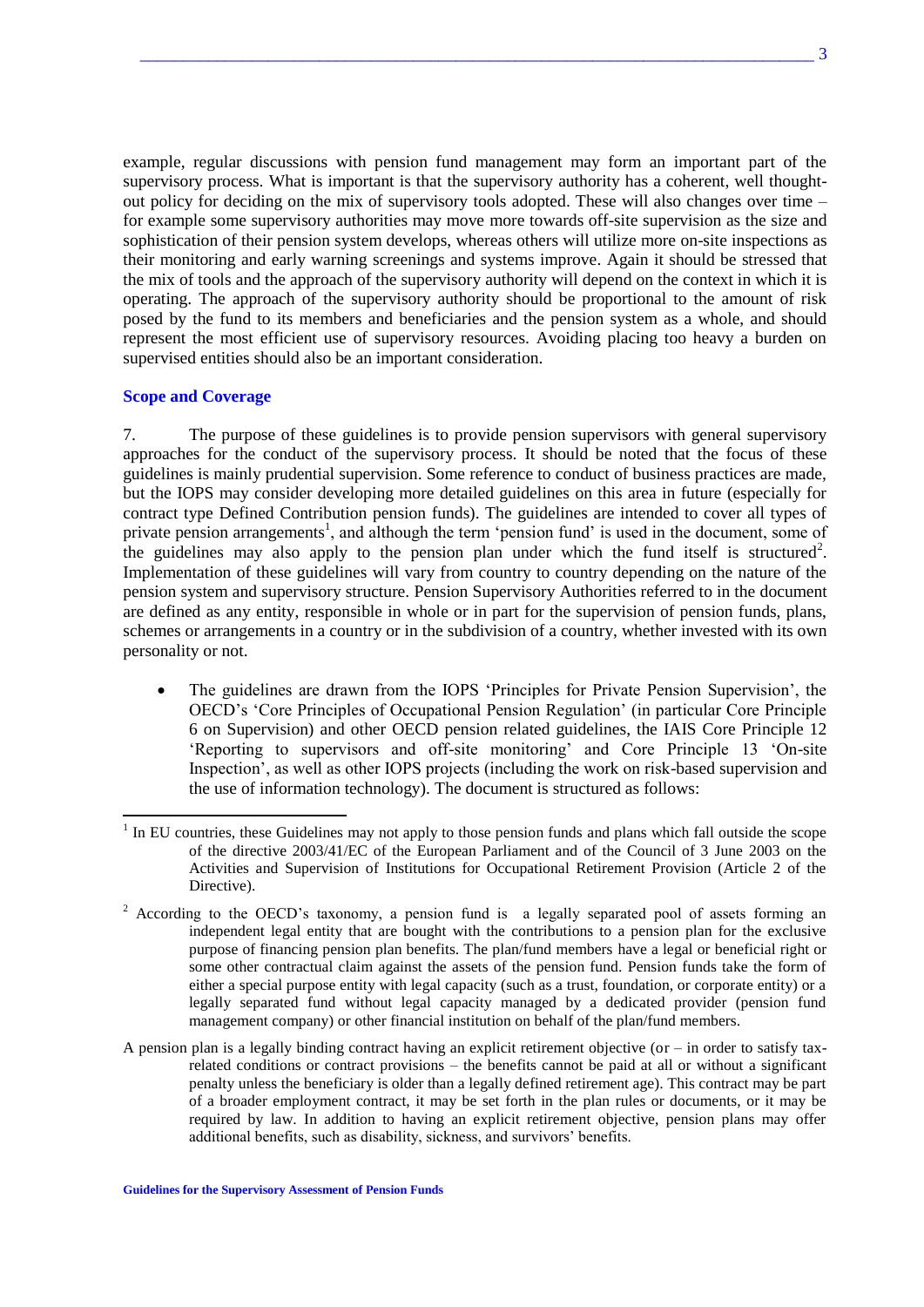- **Preamble** outlining supervisory objectives
- **Supervisory Process** divided into three parts:
	- *Monitoring*: whereby checks of a routine nature undertaken are outlined

4 \_\_\_\_\_\_\_\_\_\_\_\_\_\_\_\_\_\_\_\_\_\_\_\_\_\_\_\_\_\_\_\_\_\_\_\_\_\_\_\_\_\_\_\_\_\_\_\_\_\_\_\_\_\_\_\_\_\_\_\_\_\_\_\_\_\_\_\_\_\_\_\_\_\_\_\_\_\_\_

- *Analysis:* outlining how to recognize potential problems
- *In-depth Investigations***:** undertaken for selected entities are summarized
- **Organisation:** highlighting factors for ensuring an efficient use of supervisory resources

## **Preamble**

## **Objective of Regular Monitoring of Pension Funds**

*The objective of regular collection and analysis of pension-fund specific information is to enable pension supervisory authorities to monitor and assess the risk profile of pension funds and to plan its supervisory approach*

8. The main purpose of the regular assessment of pension funds is to determine the risk profile of a fund and plan a suitable supervisory response. Regular gathering and analysis of information will assist the supervisory authority in identifying risks in a timely manner (by comparing the risk profile of the fund with its risk-carrying capacity), to monitor regulatory compliance, and to detect any problem that may affect the fund's ability to meet its long-term obligations towards members and beneficiaries, or to decide whether further information should be sought.

9. Regular monitoring and analysis can serve some or all of the following broad functions, depending on the context in which the supervisory authority is operating:

- a. assess the position of the pension fund in relation to the main categories of risk both in terms of financial strength and other risks posed to members and beneficiaries of the fund (such as investment risk, longevity risk, operational risk, agency risk and systemic risk);
- b. verify information submitted by pension funds during a licensing or registration process and verify information provided on an ongoing basis (e.g. audit opinion);
- c. check compliance of pension funds with legal and prudential requirements, such as funding regulation or investment limits, and with other social and labour laws where appropriate;
- d. supplement, complement and enhance public information (such as audits etc.) available on pension funds;
- e. check the valuation of assets and liabilities (which should be consistent, realistic and prudent);
- f. check the risk management systems in place at the pension fund and therefore the fund's ability to handle the above risks;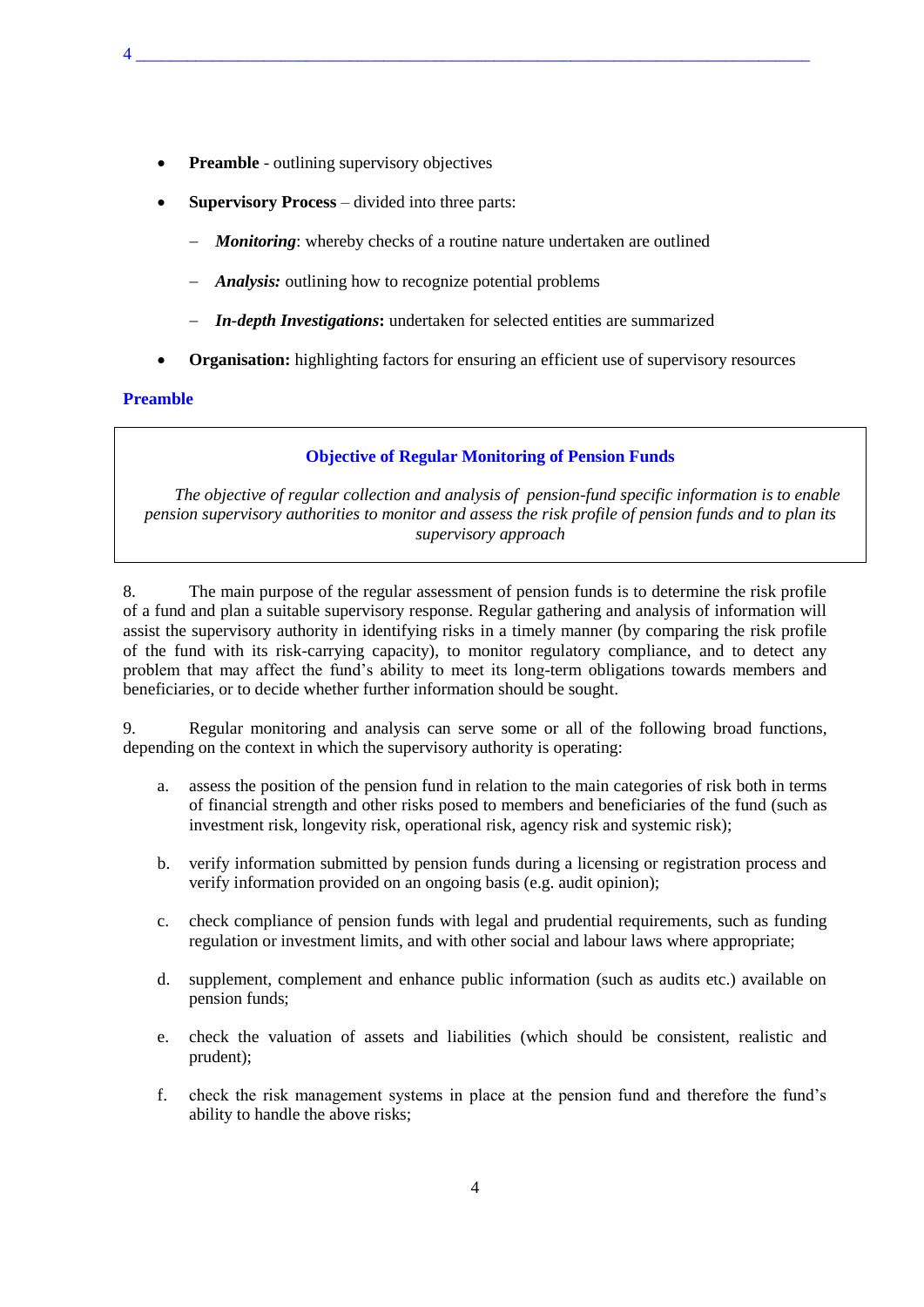- g. ensure that sufficient information is being supplied to pension fund members and beneficiaries and that the fund is operating in a suitably transparent manner;
- h. detect problems, particularly in the interval between in-depth reviews, thereby providing early exposure and prompting corrective action before problems become more serious. Regular assessments can also provide the basis for discussions with pension fund board / management, either at periodic intervals or when problems appear;
- i. provide a key component of supervision planning so that maximum benefit is achieved from the limited time spent conducting an in-depth review;
- j. generate statistics and monitor trends, consumer protection levels and competition in the pension system as a whole (which may also be used to coordinate with other financial sector supervisors).
- k. gather information also required by other supervisory authorities, where more than one body has supervisory responsibility, avoiding duplication and ensuring compatibility and information sharing.

## **Objectives of In-depth Evaluations**

*The main objective of in-depth evaluations are to supplement on-going supervisory efforts, to detect problems that may not otherwise be evident, and to confirm or investigate findings from regular monitoring programs.* 

10. The purpose of more in-depth investigations, which may be carried out on-site at certain intervals or as required, is to enable the supervisory authority to gain deeper insights into a supervised entity's situation, obtain information and detect problems that may not be obtained or uncovered through on-going monitoring.

11. Again depending on the context, an in-depth investigation may give supervisors the opportunity to carry out some of the following goals:

- a. it gives the supervisory authority the opportunity to identify any problem that the fund could be unaware of, or tempted to ignore, or perhaps even to hide (including to detect problems that may arise from the pension fund's organisation). If problems have been identified it enables the supervisor to obtain more data to confirm the existence and/or extent of this problem;
- b. rather than being limited to detecting the fund's problems, in-depth investigations allow the supervisor to delve into the reasons behind them, require the pension fund identify solutions to overcome them and encourage best practice in the face of emerging risks;
- c. it offers supervisors the opportunity to have a closer relationship with the managers of the pension fund, which may be important for assessing their fitness and propriety;
- d. it enables supervisors to assess the management's decision-making processes and internal controls (including risk management and IT systems, accounting and reporting systems etc.), and to form an opinion on the governance of the fund in practice rather than on paper;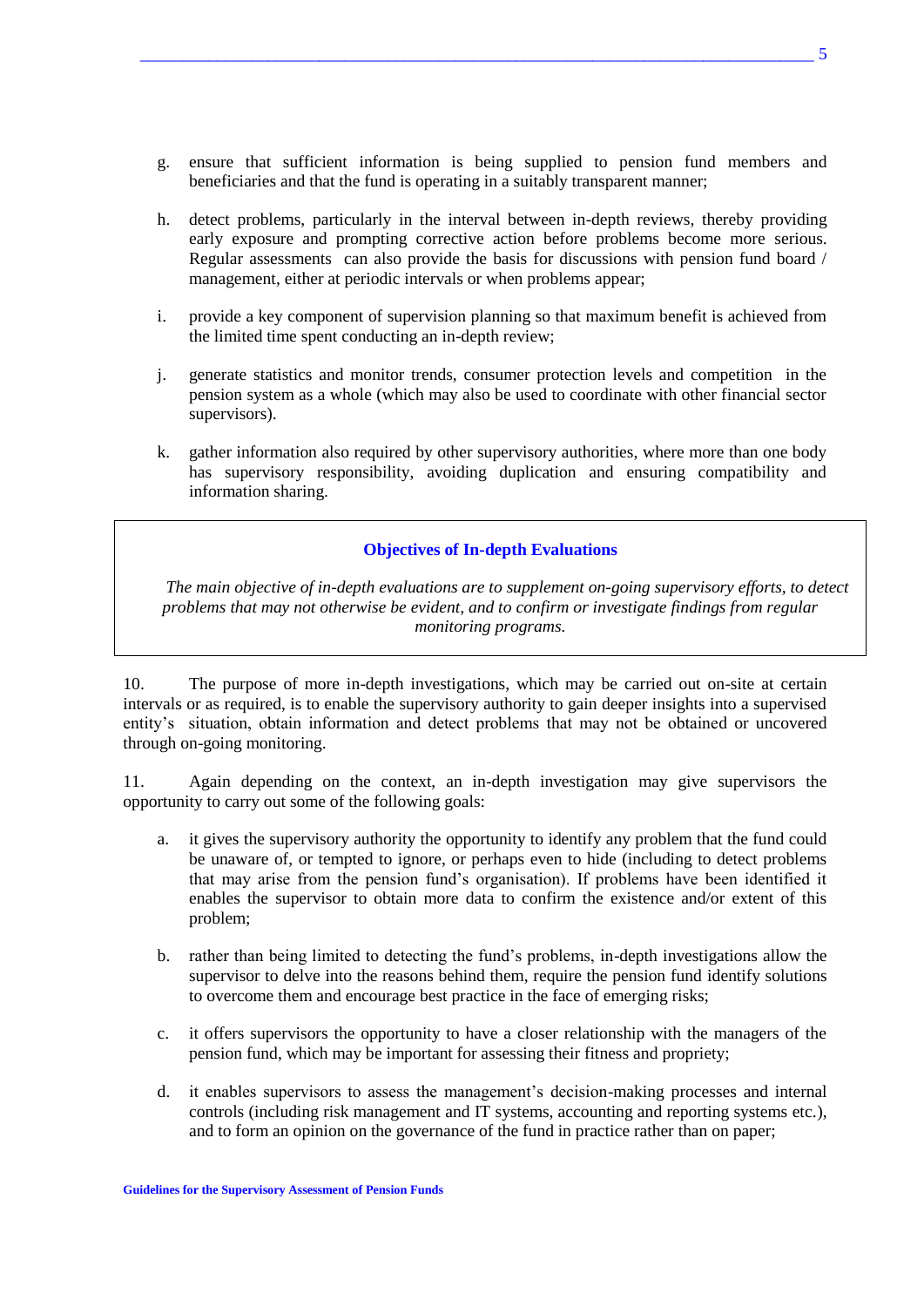- e. it makes it possible to persuade pension funds' management to take action to avoid current or future problems through dialogue during the in-depth investigation process (which may be more efficient than through formal action such as regulations or directions), or even dissuade them from pursuing activities which are either illegal or imprudent;
- f. it provides supervisors the opportunity to explain specific regulations or guidelines (to avoid misinterpretation or promote good practice), to analyse the impact of such regulations and, more generally, to gather information for benchmarking.

## **The Supervisory Process**

# *I. Monitoring*

## **Guideline 1 : Information Gathering and Sharing**

*The pension supervisory authority should receive the necessary information to conduct effective assessment and to evaluate the risks in individual pension funds as well as the market as a whole, though a policy for protecting confidential information should be maintained.*

*Where the information is of material importance internationally it should be shared with other pension supervisory authorities, subject to secrecy or confidentiality requirements and in principle based on formal agreements.* 

1.1 The main procedure in the regular assessment of pension funds is the gathering of sufficient information to build a risk-profile of the funds being supervised, to assess the potential risk exposure, and to collect data and statistics about the whole sector. Information can be gathered on a regular or irregular basis (publicly available and supplementary information) on pension fund procedures, governance mechanisms, transactions, financial position etc. The information collected should be used to direct the actions of the supervisor and may also enhance pension funds' transparency.

1.2 Where the information requested is of a confidential nature, information on how it will be used and to what other parties (if any) it will be disclosed should be made available. If legislation does not adequately cover this, then the supervisory authority should publish a policy.

1.3 Where information could have a bearing on operations in/ or the stability of international pensions markets, information sharing between national supervisors should be undertaken, in principle based on formal agreements. Such information sharing will be subject to secrecy or other confidentiality requirements.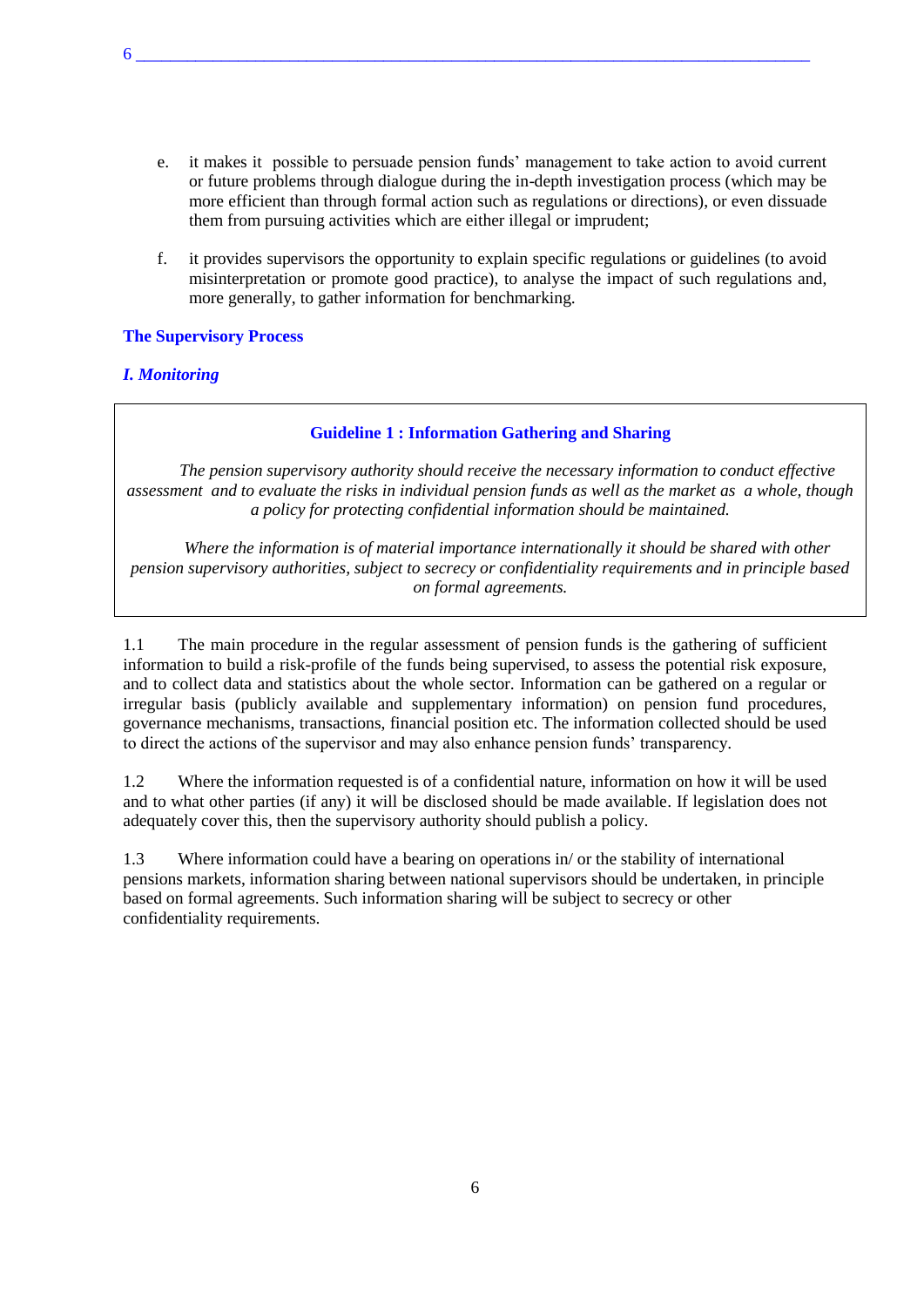## **Guideline 2: Reporting Requirements**

*Basic reporting requirement should apply to all pension funds.*

*Though specific requirements will be determined by supervisory needs and the structure of the pension system, basic fund information, financial information, governance information (including market conduct, transparency and disclosure policies) and investment information should be considered.*

*Information should be collected with adequate frequency, detail and amount, but should not overburden the pension funds themselves, and reporting requirements should be reviewed periodically.* 

2.1 Basic reporting requirements should apply to all pension funds licensed or registered in a jurisdiction and form the basis for regular monitoring and analysis. However, a supervisory authority may wish to collect some information only from a sub-set of entities (e.g. large pension funds) in order to obtain more detailed information on the prevalence of risk than can be collected from all funds (surveys, for example, may be a tool for doing so).

2.2 The supervisory authority decides, within the national legal framework and market conditions, what information it requires, in what form and detail, from whom with what frequency The reporting requirements are mainly a reflection of the supervisory needs taking into account the principle of proportionality and the risk the pension fund faces, and will thus vary according to the overall situation in the pension sector. They may also reflect the situation at individual pension funds and the effectiveness of their risk management.

2.3 According to the nature of the pension system, the structure of the supervisory authority and its procedures, this information should be requested with an appropriate frequency (such as daily, weekly, monthly, quarterly, annually, triannually, as well as ad hoc requests).

2.4 The information required can be retrospective, current and prospective (e.g. involving 'stress testing').

2.5 In setting reporting requirements the supervisory authority should aim for an adequate balance between the need for information for supervisory purposes and the administrative burden it puts on pension funds. The costs associated with the information gathering process should be optimized. For example, information should, as far as possible, be already available to the fund and in a convenient format for the fund.

2.6 The deadline for regular reporting should be as soon as practicable after the end of the period to which the report relates. Penalties for false, incomplete or late reporting may also be useful tools.

2.7 From time to time, the supervisory authority should review its regular and systematic reporting requirements to ensure they still serve their intended aims and are carried out in an efficient and effective manner. Where it is decided to introduce new or changed reporting requirements, an adequate lead up time should be provided to pension funds to ensure they are in a position to provide the information accurately and in a timely manner.

2.8 As stated, the amount of information requested in regular reports to the supervisory authority will depend on the nature and risk of the pension fund and supervisory system. Reports should contain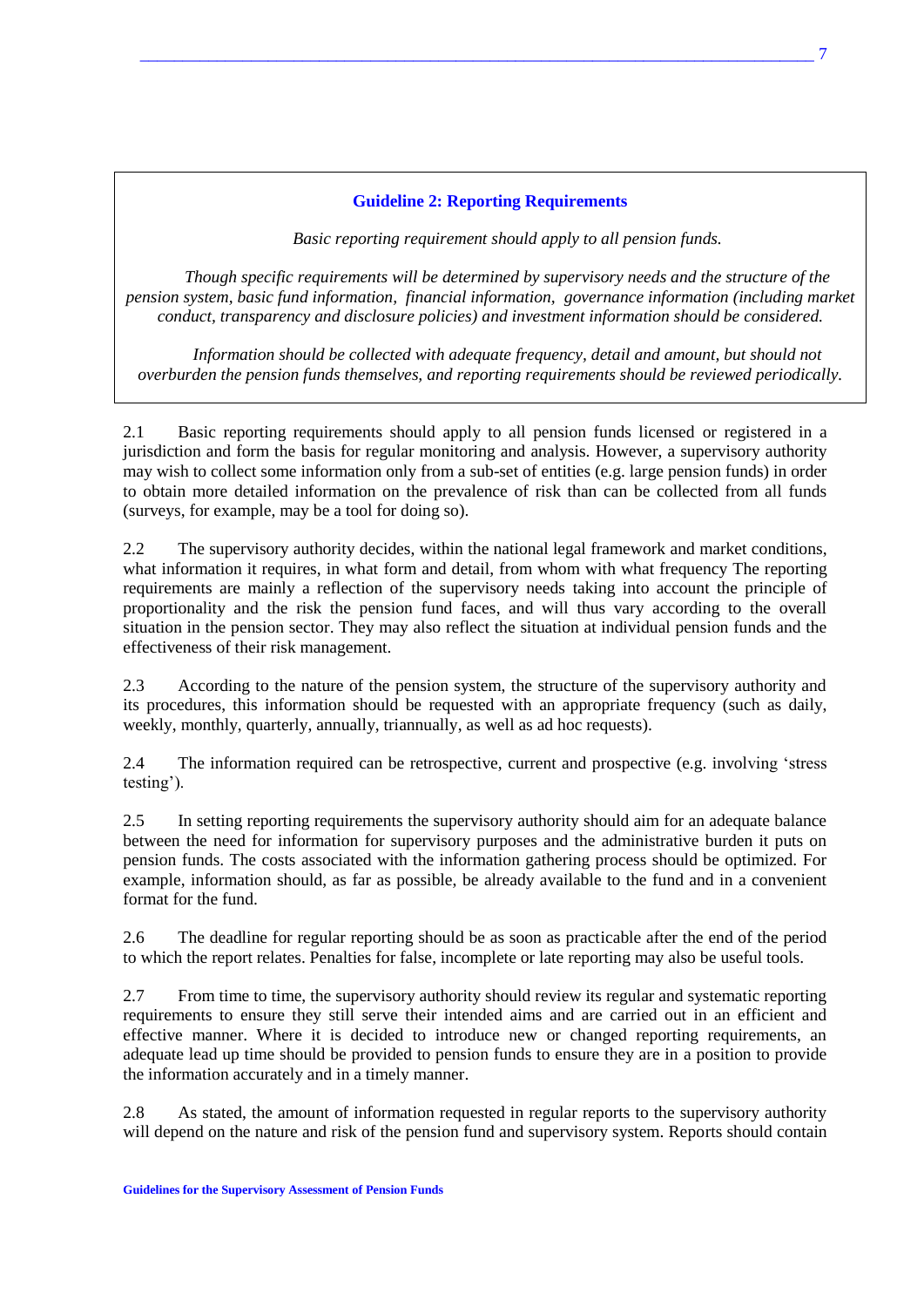information about the financial position, financial performance, risk exposures, the way these risk exposures are managed and the basis, methods and assumptions on which information is prepared including accounting policies and information on outsourced functions. Information to assess the investment performance of the fund should be provided. In addition to transaction records and historic performance, stress testing to assess the potential impact of asset movements on the pension fund could be requested. Information on the level of contributions should be sought. In the case of defined benefit funds, where applicable, information on the financial position of the plan sponsor and how this may impact the pension fund should be gathered (although this may be from sources other than the fund itself). In addition to financial data, information relevant to the governance mechanisms of the pension fund should be sought, which may include market conduct, transparency and disclosure policies.

2.9 The type of information which may be requested may be broken down into the following categories (though this list does not claim to be exhaustive) – with actual collection again depending on the pension system and supervisory approach:

- a. *Basic Fund Information:* type of fund; status of fund; number of active, deferred members and pensioners; movements in numbers over the period; benefit eligibility and plan access; vested rights; merger and liquidation process; disclosure procedures; redress mechanisms.
- b. *Financial Information:* value of fund; value of liabilities; value of contributions received; transfer values; value of investment income; value of benefits paid, portfolio 'stress tests'.
- c. *Governance Information:* structure and mandate of governing board; appointment procedure and qualifications of members; decision making procedures; risk management procedures (such as internal compliance programmes); details of service providers and outsourced functions (actuaries, auditor, custodian, investment manager etc.), including how appointed, monitored and dismissed; plan sponsor details.
- d. *Conduct of Business Information:* transparency and disclosure policies, including what information is transmitted to members and beneficiaries of the pension fund and in what form;
- e. *Investment Information:* investment strategy; asset allocation; transaction details; investment performance; costs and fees charged.
- 2.10 The required information may be gathered from multiple sources, including the following:
	- a. pension fund contracts or articles and funding agreement with plan sponsor;
	- b. financial statements (including actuarial or auditor reports);
	- c. annual returns or reports specifically required by the supervisor:
	- d. transactions (such as quarterly investment reports);
	- e. reports from service providers providing outsourced services to pension fund;
	- f. reports from other supervisory authorities;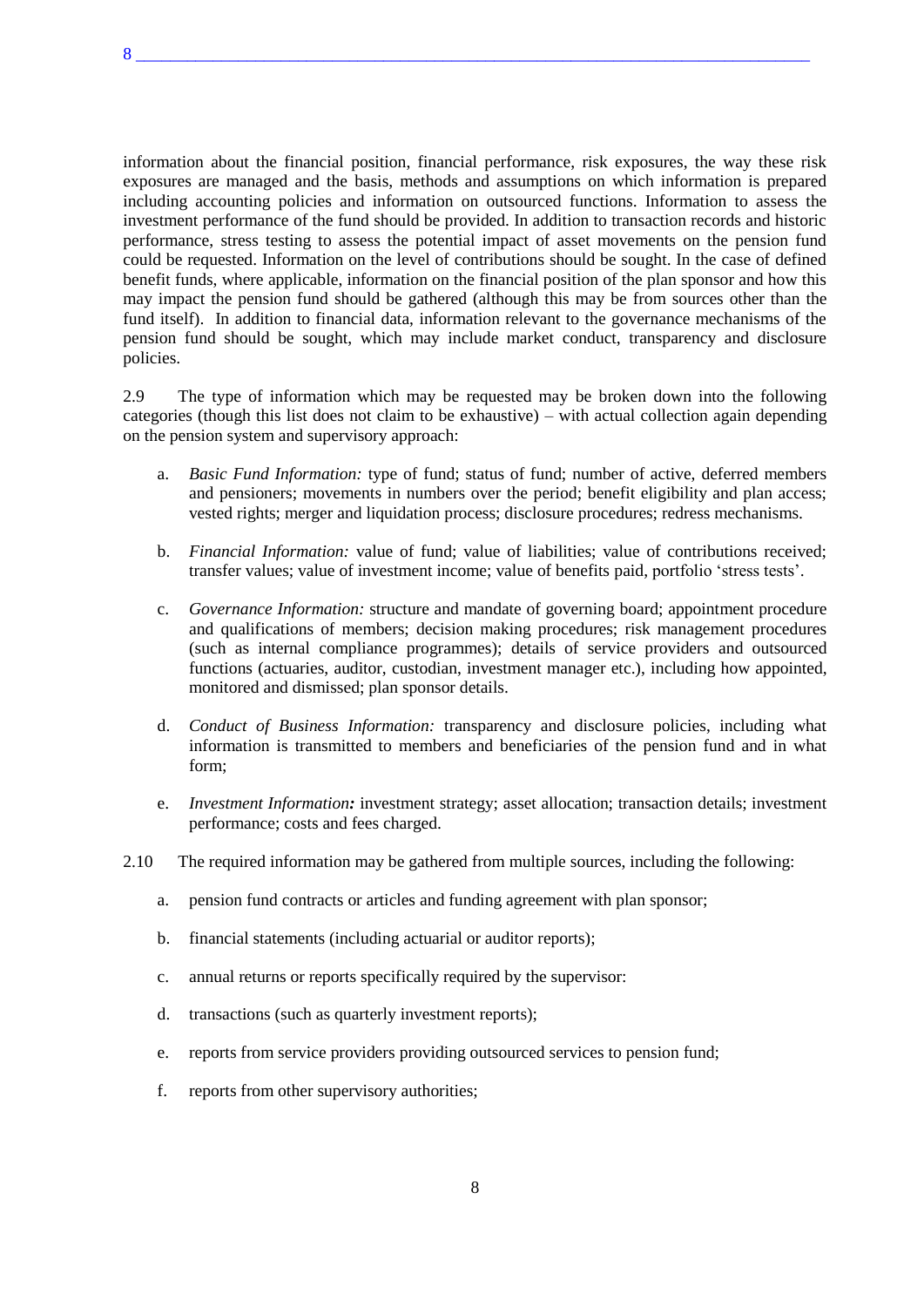- g. periodic consultation between supervisory authority and members of the pension fund's managing board ;
- h. whistle blowing reports from service providers, fund members and beneficiaries or fund administrators.

## **Guideline 3: Other Information**

*Pension supervisory authorities should have the authority also to request information on an ad hoc basis, including when problems or inaccuracies are detected, and have the power to impose measures for misreporting* 

*Pension funds should be required to update the pension supervisory authority promptly of changes which may have a sufficiently material impact on the assessment of their condition and risk level* 

*The supervisory authority should gather information and produce analysis on the pensions landscape* 

3.1 Information may be requested from specific pension funds on a case-by-case basis. New developments may require the supervisory authority to carry out sector-wide off-site analyses, which will require having pension funds to submit information on an ad-hoc basis.

3.2 The supervisory authority should require pension funds to report promptly any changes that might affect the evaluation that the supervisor has undertaken of their condition and is sufficiently material to substantially change the risk assessment (which may include changes in respect to the fund or to the employer in relation to the fund). Proportionate follow up action should be undertaken where the reported changes are deemed to impact the risk levels of the fund.

3.3 Where problems are suspected or detected, the supervisory authority may request additional information from a pension fund (for example minutes from the Board of Directors, managing board or trustees meetings, contracts with assets mangers or other service providers etc.).

3.4 The supervisory authority should require that inaccurate information is corrected and have the authority to impose sanctions for misreporting.

3.5 As well as gathering and analysing information on individual pension funds, the supervisory authority should also seek to acquire, and then publish, information on the pensions landscape. Making use of key available sources, the supervisory authority should monitor and analyse relevant factors that may have an impact on pension funds and the pension fund market. It can then draw conclusions and take action as appropriate. Such market analysis may help identify risks and vulnerabilities, supports supervisory intervention and strengthens the supervisory framework with a view to reducing the likelihood of severity of future problems. Depending on the nature of the pension system, the supervisory authority may also seek to assess the level of consumer protection and the level of competition in the pension fund market. It is recognised that in-depth market analysis requires skilled resources.

3.6 Pension supervisory authorities should play a role in providing this information on the operation of pension funds to the public. Disclosure will generally be on an aggregate basis, but could also be on individual pension funds, in which case the rules of confidentiality are particularly relevant.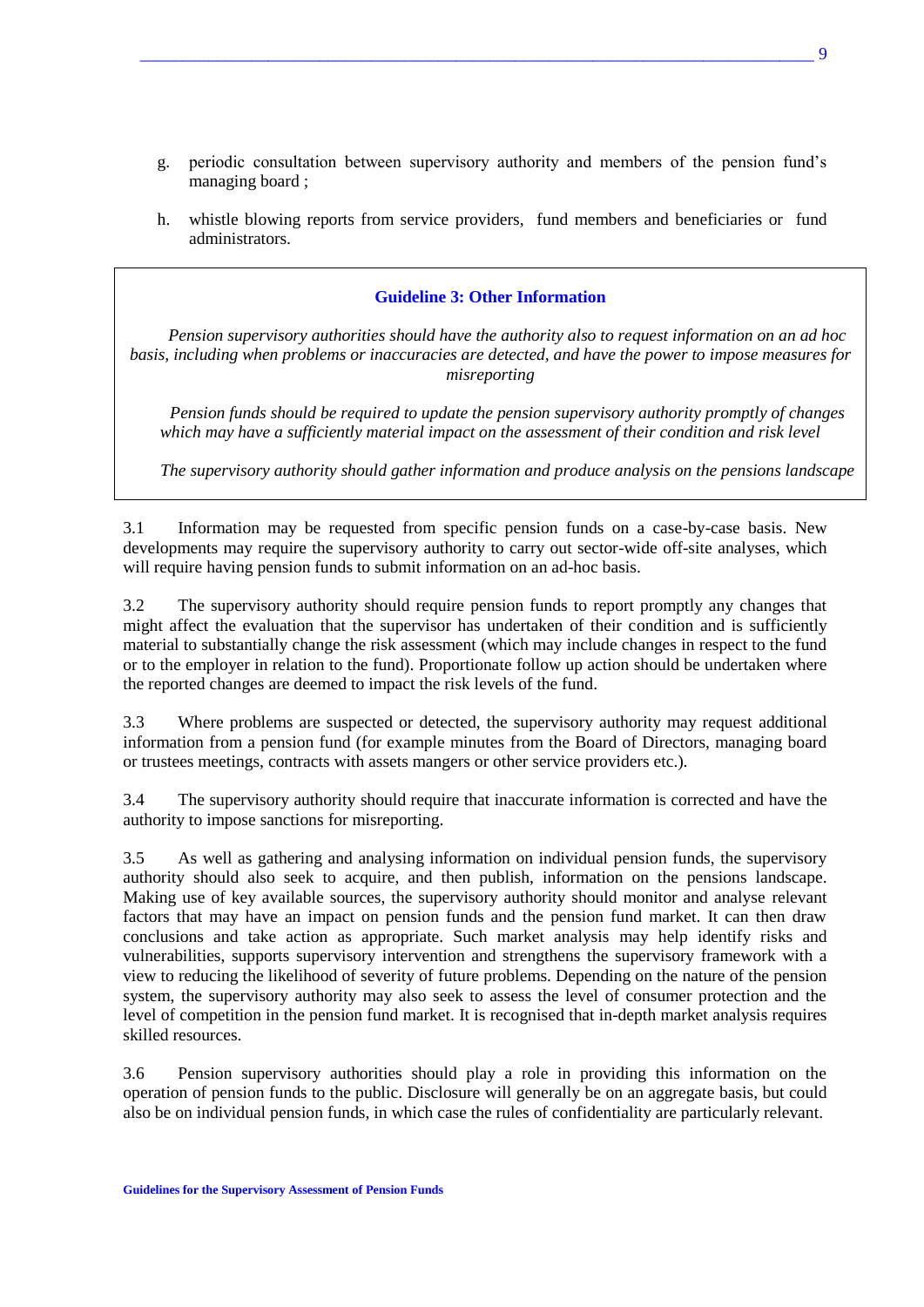3.7 A quantitative analysis of the market could include, for example, developments in the financial markets generally; the number of pension funds entering and/ or exiting the market; market indications such as consolidation; funding levels; investment structure; new product development and market share; distribution channels etc.

3.8 A qualitative analysis of the market could include, for example, reporting on general developments which may impact pension funds; new or forthcoming financial sector and other relevant legislation; emerging risks and controls; developments in supervisory practice and approaches etc.

# *II. Analysis*

## **Guideline 4 : Analysis**

*Once the pension supervisory authority has gathered sufficient information to assess a pension fund, a range of analysis and checks may be carried out, which may cover issues of legal compliance, financial strength, risk management, market conduct, governance, disclosure, operations and performance, according to the supervisor's risk approach*

4.1 Once the supervisory authority has gathered the information necessary to make an assessment of a pension fund's position, various forms of analysis may be carried out. Again depending on the context in which the supervisory authority is acting, and the potential risk exposure of the pension fund, these could include the following:

- a. *Compliance checks*: to ensure the fund is in compliance with legal obligations and international guidelines; funding regulations; technical provisions and asset valuation regulation; investment regulation; governance requirements; internal funding rules.
- b. *Financial checks*: to ensure broad solvency and more specific 'stress tests' are met.
- c. *Governance checks*: to check whether the governing board is suitably qualified and is operating according via transparent mechanisms; to check that appropriate risk-management systems are in place; to ensure that appropriate systems for appointment, monitoring and dismissing external service providers are in place; to ensure that appropriate disclosure is being made to fund members and beneficiaries.
- d. *Operational checks:* to ensure that contributions are being received; payments are being made on time, complaints are being followed up etc.
- e. *Disclosure checks:* to ensure that the pension fund is acting in a suitably transparent manner and is disclosing adequate information to members and beneficiaries in an understandable and accessible manner;
- f. *Performance checks:* to ensure that investments are being made in line with stated policy and risk tolerance; that investment returns are in line with benchmarks or peers and material divergence can be explained; and that costs and fees are at a reasonable level.

4.2 Having collected the required information, the pension supervisory authorities should establish processes to analysis this data efficiently and effectively.

10 \_\_\_\_\_\_\_\_\_\_\_\_\_\_\_\_\_\_\_\_\_\_\_\_\_\_\_\_\_\_\_\_\_\_\_\_\_\_\_\_\_\_\_\_\_\_\_\_\_\_\_\_\_\_\_\_\_\_\_\_\_\_\_\_\_\_\_\_\_\_\_\_\_\_\_\_\_\_\_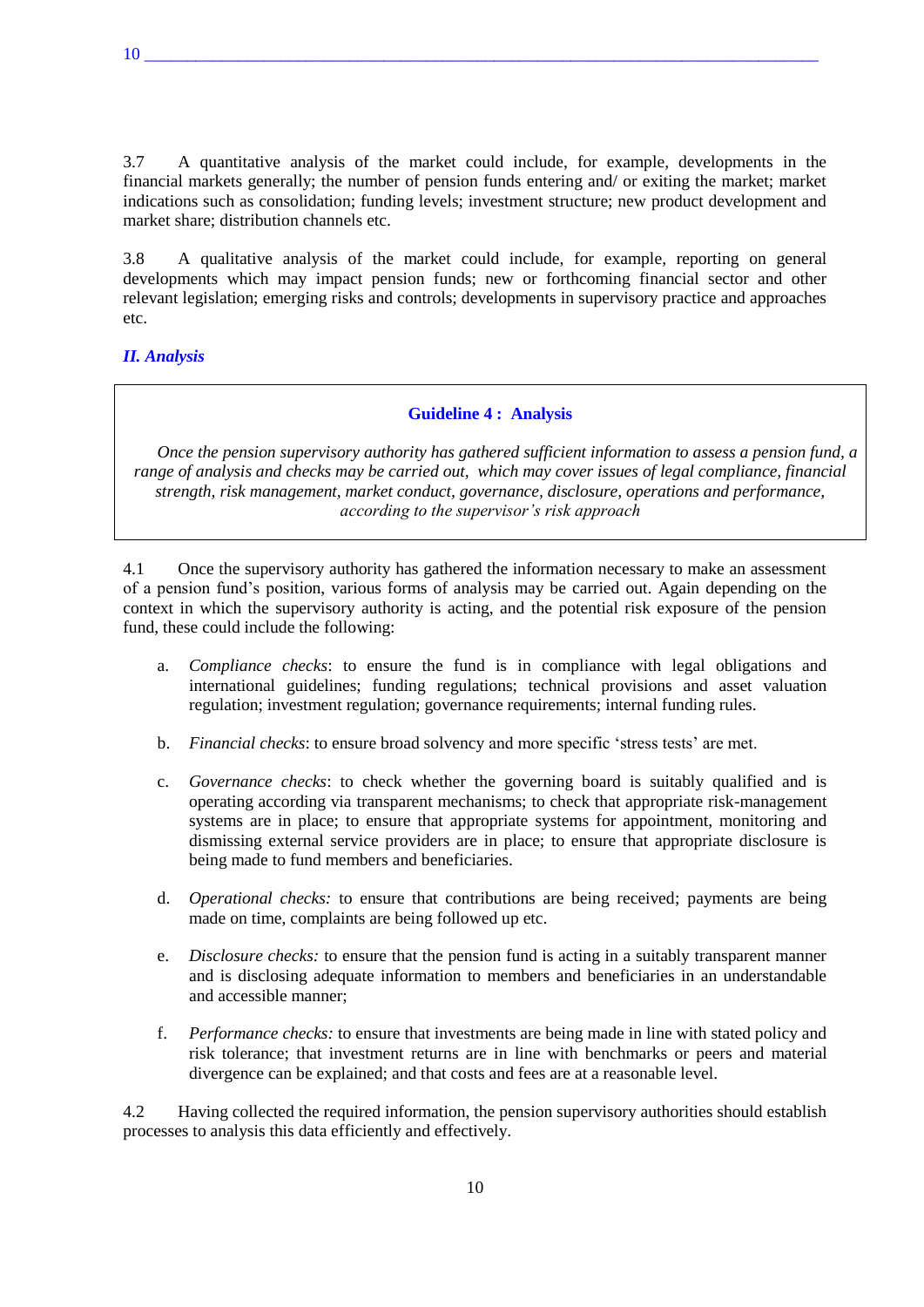4.3 The manner and extent to which pension supervisory authorities analyse and evaluate the information they receive from pension funds will depend on the pension system and regulatory framework. Some regulatory environments are based on quantitative standards which will require the supervisory authority to undertake measurements with defined periodicity, comparing pension funds financial status and activities to normative standards. Other regulatory structures are orientated towards more comparative analysis and evaluate funds over a longer period against behavioural benchmarks for the pension industry as a whole.

#### **Guideline 5 : Risk Assessment Process**

*In addition to checking compliance, the pension supervisory authority should assess pension funds for the level of risk posed to their members and beneficiaries and the pension system as appropriate* 

*Risk-scoring systems, using consistently applied quantitative and qualitative factors, may be used, assessing risk in the context of both potential impact and probability of occurrence* 

5.1 The process of pension supervision should not simply consist of acquiring data and checking compliance with rules. Once information has been collected, checked, and potential problems detected, supervisors should assess a fund in terms of the level of risk posed to members and beneficiaries, and the pension system as appropriate. The pension fund's risk-management ability should also be assessed.

5.2 Risk-scoring systems- using consistently applied quantitative and qualitative factors - may be used, assessing risk in the context of both potential impact and probability of occurrence. An overall risk score for the fund may result. This allows off-site supervision to be proactive and part of a riskbased approach to pension supervision, with the risk assessment of pension funds directing further supervisory action. Risk-scoring may involve quantitative, automatic triggers - for example if certain documents are not provided or if certain limits are breached (e.g. investment limits). Qualitative triggers involving supervisors' judgement will also be required - for example if an investment strategy is judged to be abnormal or the composition of the supervisory board unusual. As well as triggers from historic data, problems may be detected by using 'early warning systems.' For example, stress tests may be used to analyse how portfolios would react to future market conditions.

5.3 Such risk assessment and scoring generally involves looking at the magnitude of the potential impact as well as the probability of occurrence. The supervisory authority needs to apply a consistent, logical approach to selecting, rating and weighting risk factors in order to come up with a robust riskscoring approach. An internal 'peer review' process may be designed to ensure such consistency.

5.4 The results of such risk assessment and potentially scoring should be used to direct the supervisory authority's own supervisory stance and approach towards pension funds. For example, a high risk score may potentially trigger a further, more in-depth investigation.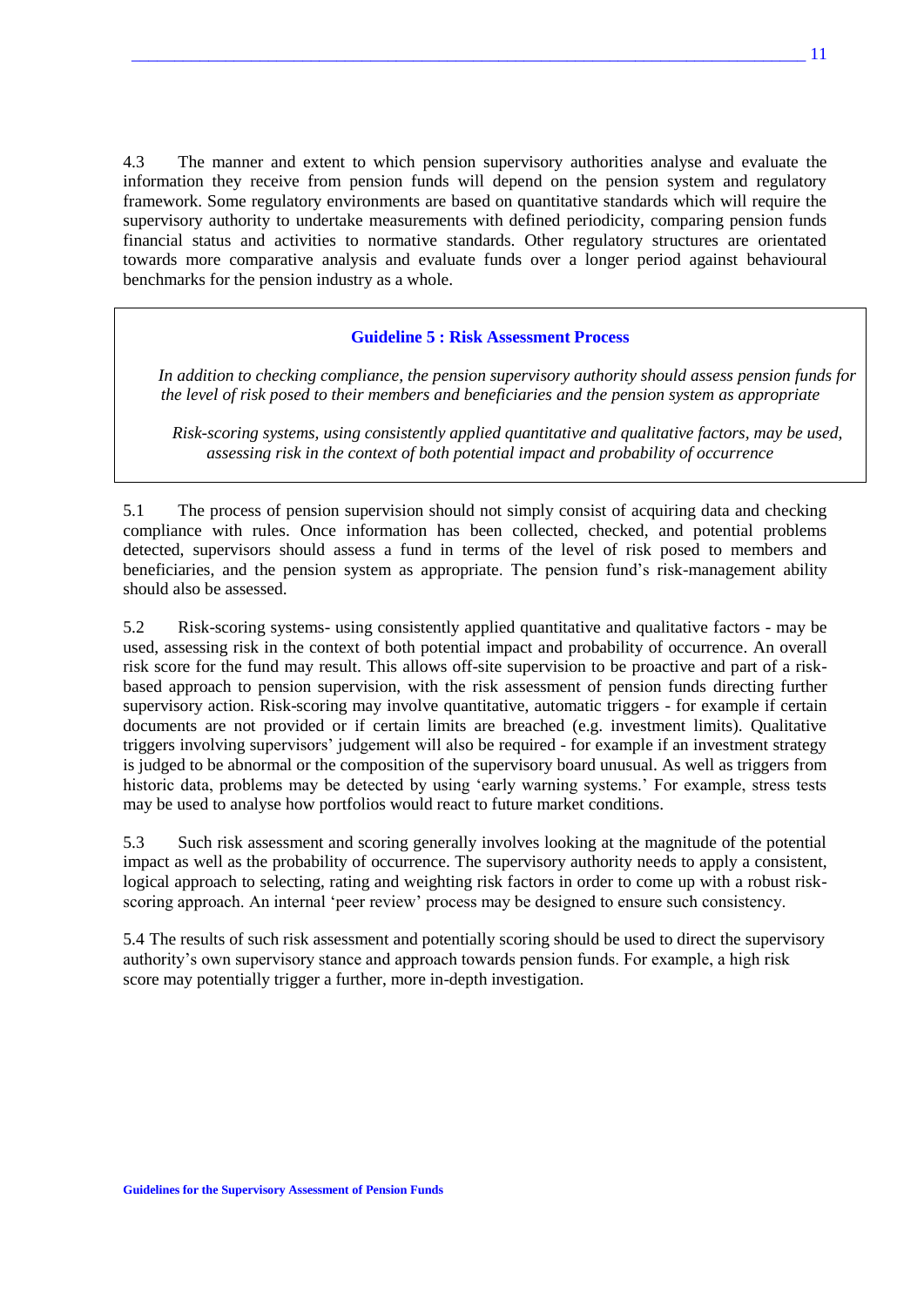# *III. In-depth Evaluations*

#### **Guideline 6 : In-depth Evaluations – Planning and Preparation**

*Pension supervisory authorities should carefully coordinate on-going monitoring and in-depth inspection procedures to ensure maximum efficiency and avoid duplication* 

6.1 In-depth evaluations can take several forms. These may be routine, on-site visits which take place at a scheduled period (e.g. once every few years) or on a random basis (when a fund is chosen without warning). Alternatively, 'emergency' on-site visits may be required to investigate funds where problems have been detected. Some authorities undertake a regular cycle of inspections that covers the bulk of the assets under supervision.

6.2 In-depth evaluations may be full - looking at all aspects of the fund - or can be focused on the high risk areas or certain aspects of the fund where the supervisor requires more information or problems have been detected (e.g. a further investigation of the governance procedures to check that the board is fully capable or independent).

6.3 Given in-depth evaluations can be time consuming and expensive for the supervisor and the pension fund involved, supervisory authorities should carefully coordinate their on-going monitoring and on-site inspection procedures to ensure maximum efficiency and avoid duplication. Following the analysis of the financial and statistical information including returns provided by the pension funds, which forms part of the regular monitoring process, the supervisor should develop an approach for determining when and how in-depth evaluation is needed and which funds should be evaluated.

6.4 This approach will determine the number and timing of in-depth evaluations and how this is driven by the pension fund's risk profile. Some evaluations take place periodically and others due to indicators arising from 'early warning systems' built into the off-site inspection process. Reasons for undertaking or for having a higher frequency of evaluations may include concern about funds that are in a difficult economic or financial position. However, a major change in the top management or in the objectives and investment policy of the fund might be a sufficient reason for a new in-depth inspection.

6.5 In-depth evaluations may be triggered by concerns raised by parties internal to the pension fund itself, or by professional third parties who become aware, while carrying out their tasks, of certain facts which may have a significant effect on the financial situation or the administrative and accounting organisation of a pension fund. Actuaries and auditors, (in compliance with OECD 'Guidelines for the governance of pension funds<sup>3</sup>), should report promptly to the governing body of the fund if such concerns arise, and if the governing body does not take any appropriate remedial action they should report to the competent authorities without delay. Such a concern should trigger a suitable response, which may include an on-site investigation by the supervisory authority. In summary, such reports by third party professionals should be reflected in the risk-profile of the fund and the supervisory response consequently required.

 3 http://www.oecd.org/dataoecd/18/52/34799965.pdf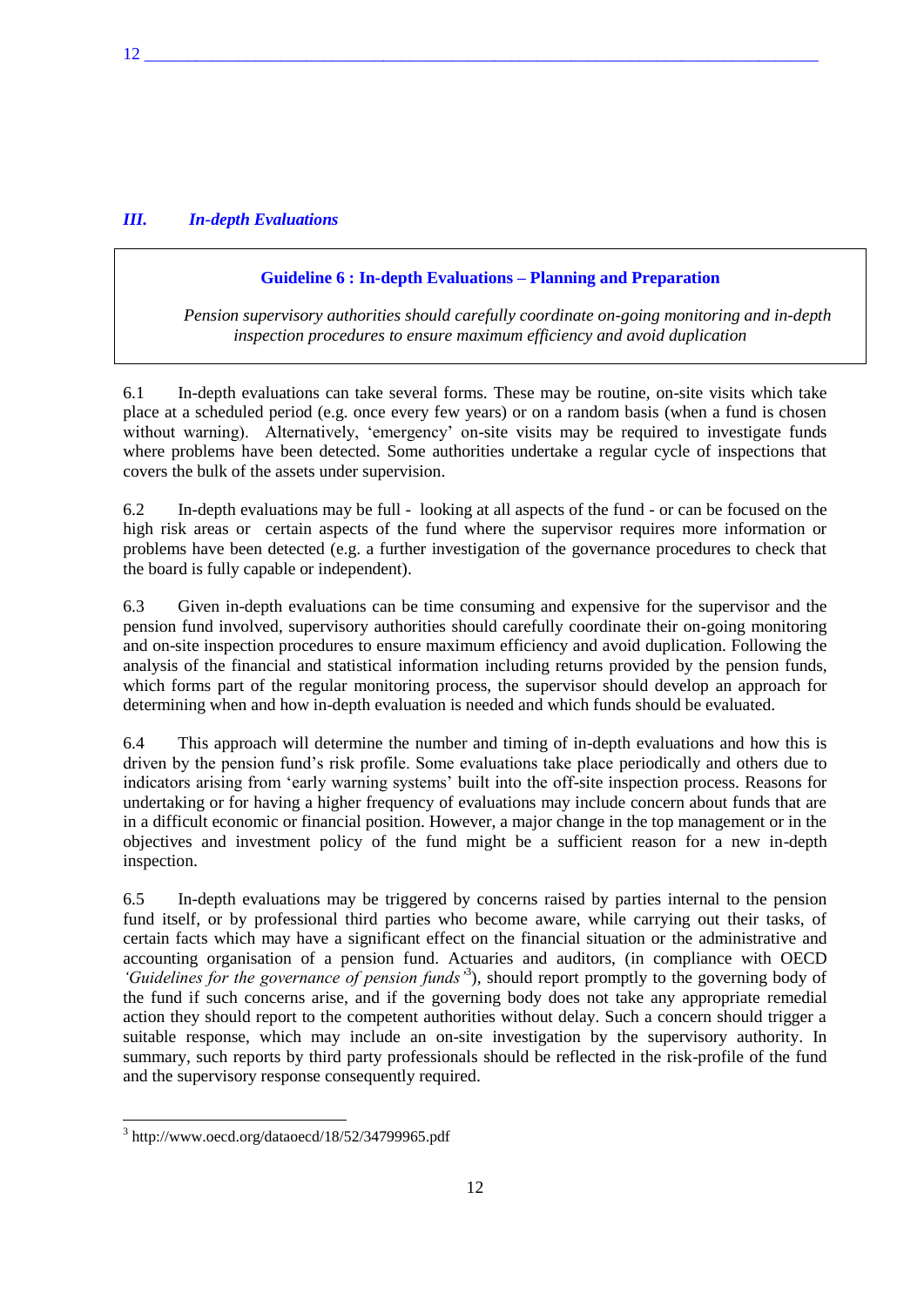6.6 In-depth evaluations may also be triggered by complaints from pension participants or the need to examine compliance with newly issued legislation and regulatory requirements.

6.7 The in-depth evaluation plan should remain flexible since new priorities might arise during the year. Besides, the length of the inspections is not predictable – the actual on-site inspection, for example, may take anything from a day to several months depending on the types of risk being evaluated.

6.8 Where in-depth evaluations take place on-site, the inspection should begin with an overview of the fund in order to properly plan and focus the fieldwork. This review should result in an agenda of the fieldwork being finalised. Some detailed information may be requested in advance of the inspection to assist the on-site analysis.

## **Guideline 7: In-depth Evaluations – Field Work**

*In-depth evaluations should be customized to the pension fund's particulars and problems and should consist, where appropriate, of an evaluation of the management and internal controls of the pension fund, , the protection provided to members and beneficiaries, relations with external entities and the pension fund's financial position* 

7.1 While on-going monitoring can be systematic and to a certain extent standardised (analysis of the consistency of financial statements etc.), in-depth evaluations are customised and suited to the pension fund's particulars, and to the problems detected as the investigation unfolds. Thus, it is difficult to determine in advance the length and exact outlines for such inspections. Besides, in-depth evaluations can either be a full-scale inspection or a focused one. In the case of the latter, regular monitoring and assessment should be used to highlight particular areas of weakness upon which the in-depth evaluation should concentrate (i.e. a risk-based approach should be applied to all parts of the supervisory process).

7.2 The following are the types of evaluations which may be undertaken as part of an in-depth investigation, again depending on whether this is full-scale or partial, and upon the context of the pension and supervisory system in which the supervisor is operating:

- a. Evaluation of the management and internal control system
	- review of the minutes of the meeting of the governing body of the pension fund, and detailed examination of the auditor's and actuary's reports;
	- evaluation of the management's capacity to run the fund, their efficiency, and their ability to acknowledge and correct their management mistakes (especially after management changes);
	- audit of selected internal procedures and risk control systems, (including internal audit, reporting, monitoring and IT systems), in order to assess the relevance and robustness of these internal controls and the fund's approach to risk management;
	- examination of the accounting procedures in order to know whether the financial and statistical information periodically sent to the supervisory authority is reliable or not, and in compliance with the regulations;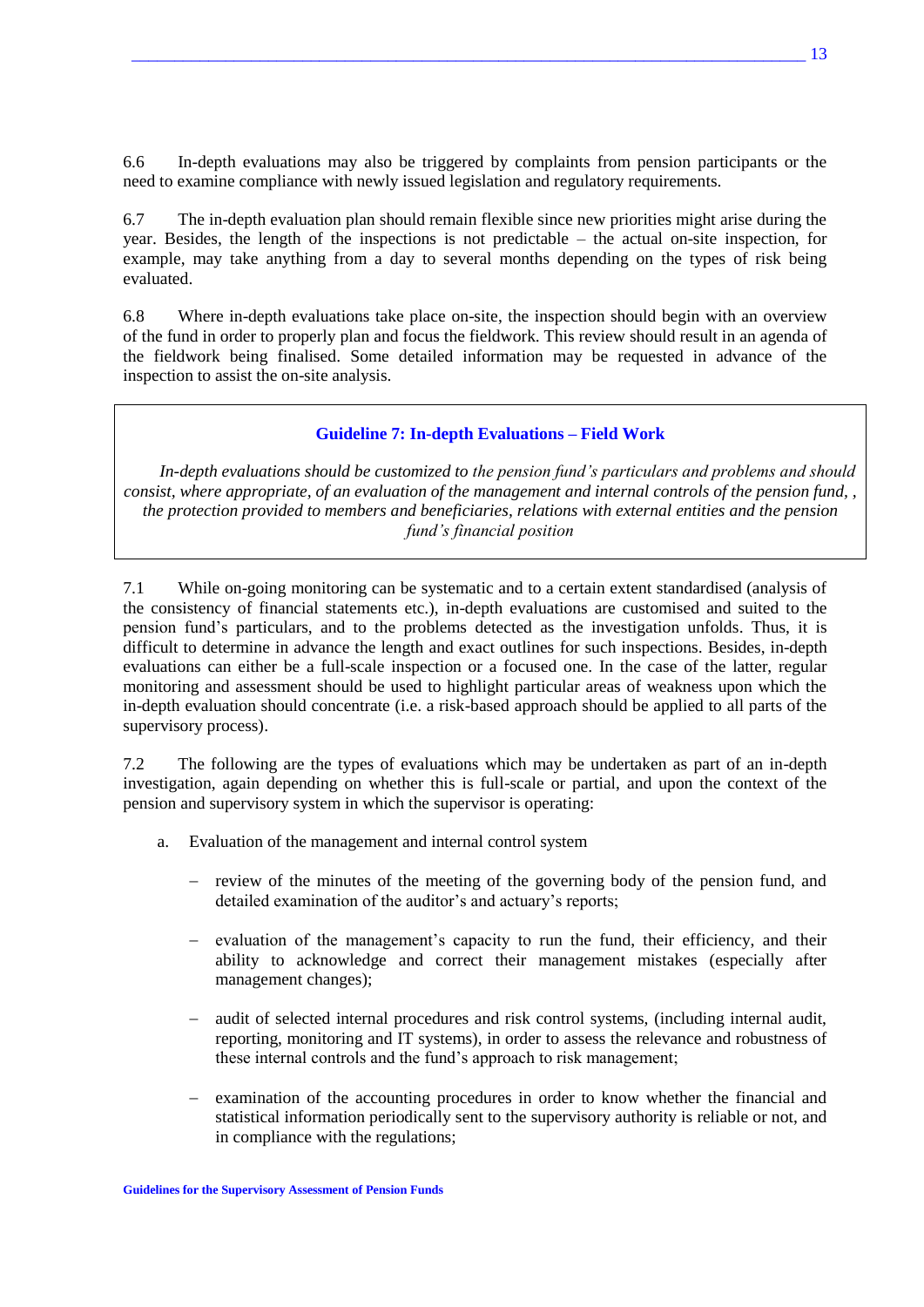- examination of the governance structure and governance mechanisms of the pension fund (including the segregation between operational and oversight responsibilities).
- b. Evaluation of the technical conduct of the pension fund
	- detailed evaluation of the plan's investment policy and any relevant plan rules;
	- $-$  evaluation of compliance with the contribution and benefit schedules as stated in the legal provisions and the pension plan's governing rules;
- c. Evaluation of member and beneficiaries' protection
	- analysis of the disclosure policy (including content, timeliness of information provided, the ease with which it can be understood);
	- evaluation of the fund's general policy towards educating members and beneficiaries as to the risks and responsibilities to which they are exposed and, as appropriate, an analysis of the of investor choice options;
	- a broad assessment of applicable other laws such as privacy, non-discrimination processes of the fund, particularly of access etc.;
	- analysis of the accrual, vesting and portability processes;
	- examination of the fees charged by the pension fund against those disclosed.
- d. Analysis of the relationships with external entities
	- analysis of the pension fund operations and relationships with external service providers and other parties (e.g. pension consultants, asset managers, and custodians), with a special focus on related parties;
	- analysis of agreements with these external service providers, including their structure and implementation;
	- analysis of relationship with auditors and qualified actuaries;
	- analysis of the relationship with the plan sponsor, where appropriate (including contribution schedule);
	- evaluation of the fees paid to third parties.
- e. Evaluation of the pension fund's financial strength $4$ 
	- analysis of funding levels;
	- verification of calculation of liabilities (i.e. whether conform with appropriate actuarial standards) / credit ratings / unit pricing policies;

 $\overline{a}$ 

<sup>4</sup> *NB more appropriate for defined benefit plans.*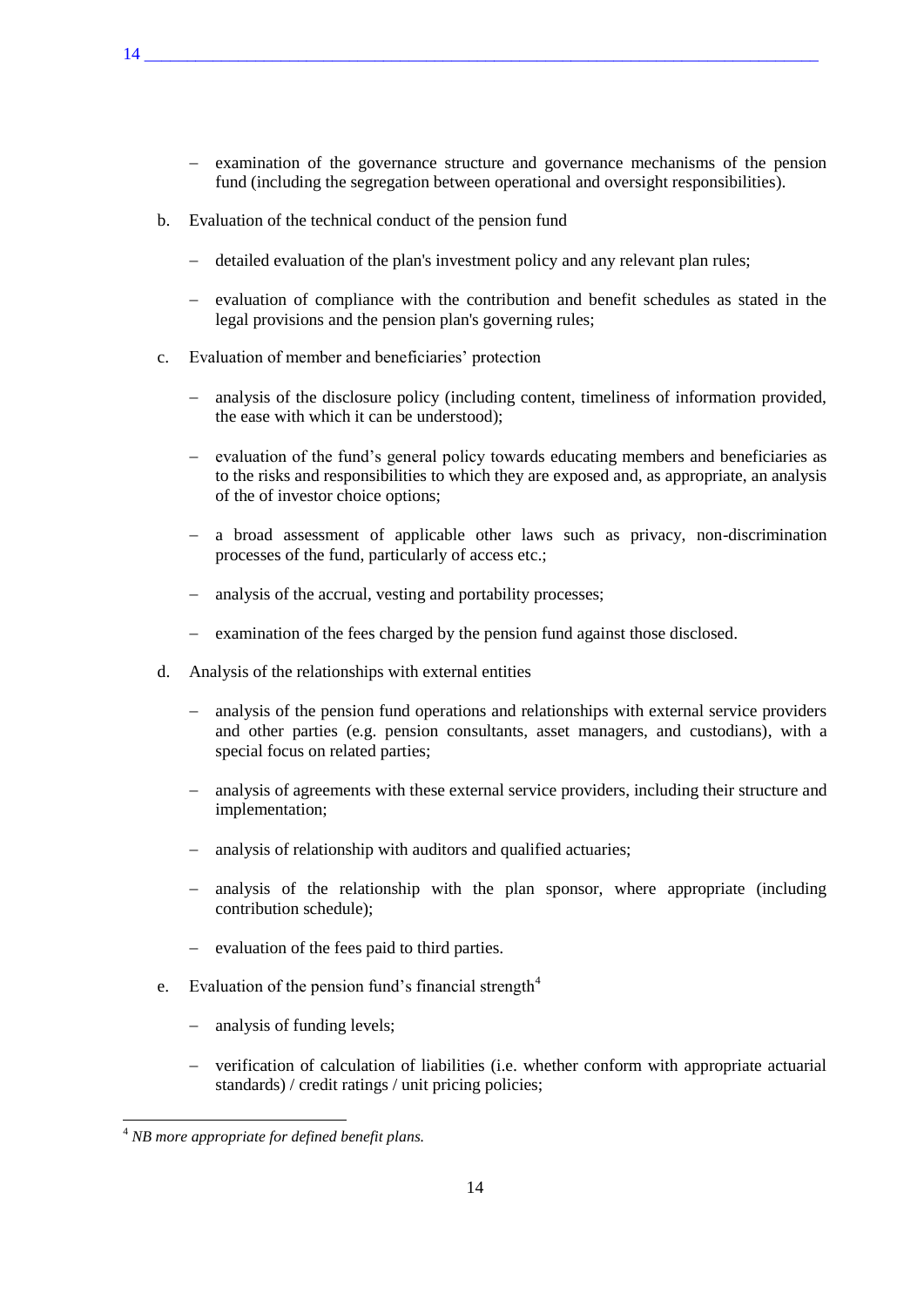- follow up with auditors and qualified actuaries;
- analysis of the investment policy (including derivatives policy), the existence and title of assets held to back liabilities;
- verification of the property and valuation of the pension fund's investments.

## **Guideline 8 : In-depth Evaluation – Assessment and Reporting**

*The results of in-depth evaluations should be fed into the supervisory authority's risk assessment mechanisms*

*Where appropriate, pension supervisory authorities should provide clear findings and recommendations for action following in-depth inspections, provide the opportunity for the pension fund to respond and follow up to ensure that they have been acted upon* 

8.1 Information, analysis and results from in-depth evaluation should be fed into the pension supervisory authority's risk assessment process. More qualitative judgments formed during such investigations, for example on the quality of the pension fund's own risk-management ability, will impact the supervisory authority's overall assessment of the risk levels of the fund, and consequently its own supervisory response.

8.2 During, or at least at the end of this inspection, the supervisor should discuss findings with the pension fund and should pay adequate regard to its reaction. A written report including findings and recommendations from the in-depth evaluation should be produced where appropriate, including actions which will result if the recommendations are not followed. The board of the pension fund should be provided with the opportunity to respond to the written report of the finding of the supervisory authoirity.

8.3 The pension supervisory authority should follow up to ensure corrective action, when identified, has been acted upon.

## **Organisation of Pension Supervisory Resources**

## **Guideline 9: Organisation of Supervisory Process**

*Pension supervisory authorities should be provided with sufficient powers to carry out in-depth investigations themselves, including provisions for investigating activities outsourced by pension funds* 

*The internal organisation of the supervisory authority should be carefully structured to allow for maximum efficiency and effectiveness, including procedures allowing pension funds to appeal against supervisory decisions.* 

9.1 In-depth investigations, including on-site inspections, should have a legal basis in order to sustain the right of the supervisor to obtain any information. Legislation should give the Supervisory Authority wide-ranging power to investigate pension funds (including the right to enter premises etc.), and to gather any kind of information regarding their business.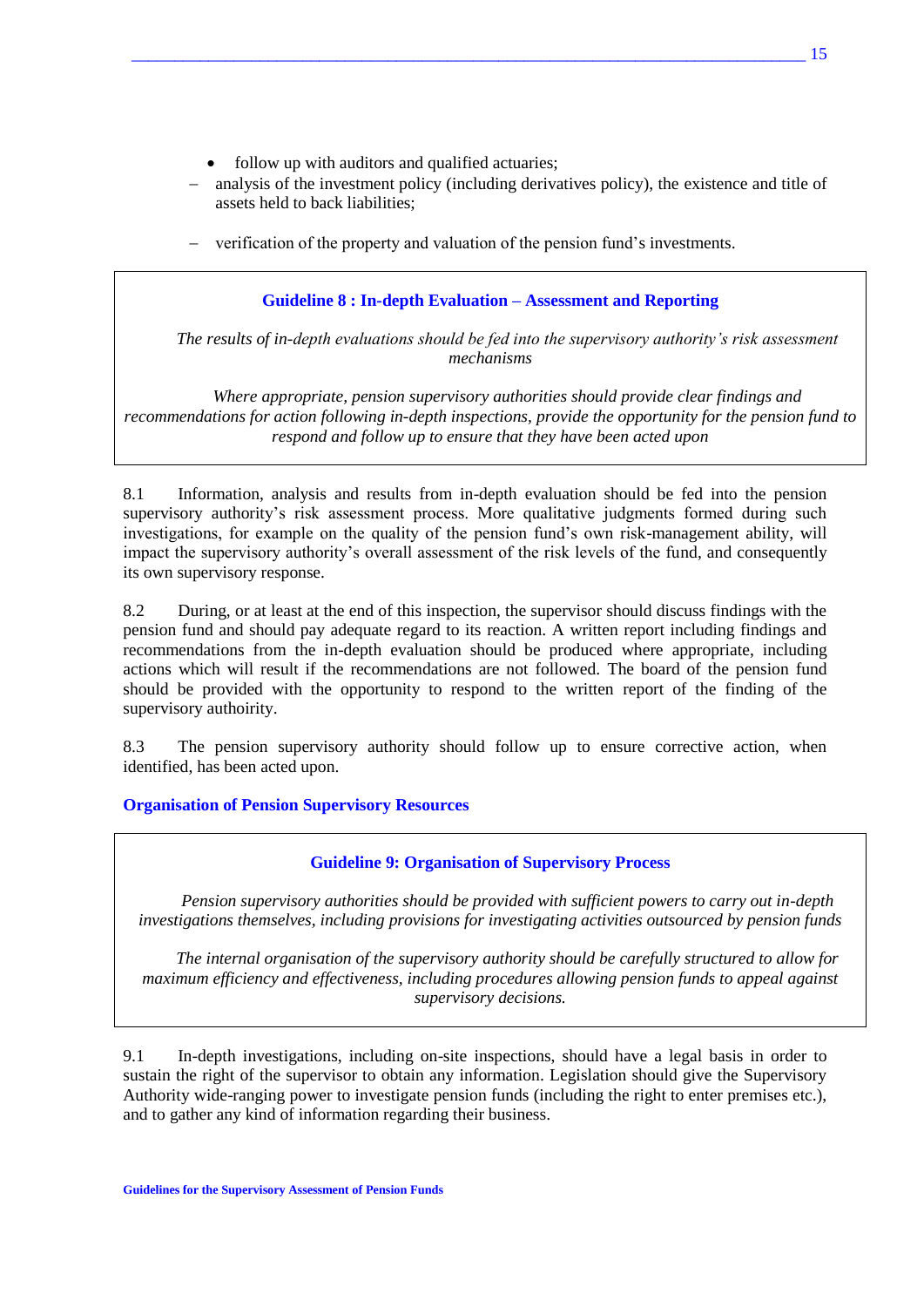9.2 Furthermore, the supervisor should have the power, where appropriate, to extend in-depth evaluations to companies that have accepted functions outsourced by the supervised fund (such as custodian banks or plan fiduciaries). Where such powers are not available to the pension supervisor, they should consider coordinating with other supervisory authorities.

9.3 Some supervisory organisations may be organized along sectoral lines, with staff having responsibility for both on-going monitoring and in-depth investigations for a group of companies. This type of organisation provides close relation between the monitoring and in-depth investigations. It also appears to be an efficient way to follow through companies during a long period of time. However, it needs officers dealing with all the aspects of pension supervision (e.g. accounting, actuarial methods, finance etc.).

9.4 Some supervisory authorities may be organised on a functional basis, with specialists in some tasks and taking part in the in-depth evaluation of a great number of pension funds. This type of organisation appears to be flexible and efficient to deal with market problems. However, a good cooperation and exchange of information is needed between officers in charge of the monitoring and those in charge of in-depth investigations. Accordingly, results of analyses must be documented and accessible to both groups.

9.5 In exercising its supervisory powers, the pension supervisory authority should give pension funds flexibility, where appropriate, in the way they achieve compliance with regulatory requirements. Guidance may be provided by the supervisor as to how pension funds can remain in compliance with regulatory and supervisory requirements and expectations.

9.6 Procedures should be in place for pension funds to challenge, on reasonable grounds, the modalities of an in-depth inspection and to appeal against any resulting enforcement action.

## **Guideline 10: Appropriate Resourcing for Supervisory Activities**

*Where pension supervisory authorities lack relevant expertise internally, is should be possible for them to outsource activities to other supervisory authorities or external professionals, though exercising suitable monitoring and controls and always remaining accountable. The option to secondee staff with appropriate experience should also be available.*

10.1 Supervisory Authorities should organise the supervisory process in order to balance effectiveness and efficiency, and in order to minimize supervisory interference with supervised entities. By doing so, they should consider, among other matters, the allocation of supervisory tasks between supervisors and whether they wish to receive support for certain parts of the inspection from other external parties. Coordination with other supervisory authorities (for example responsible for conduct of business activities) may be required.

10.2 Whatever the internal organisation of the supervisory services, supervisors may get assistance, particularly for in-depth investigations, from independent, external experts or secondee staff with the appropriate skills to work internally (these staff being subject to the same level of accountability as internal staff and bound by suitable confidential clauses where required). Using these professionals may provide the supervisory authorities with flexibility and augment their skill.

10.3 However, since supervisors remain responsible for the supervision, before using external professionals, they should consider: